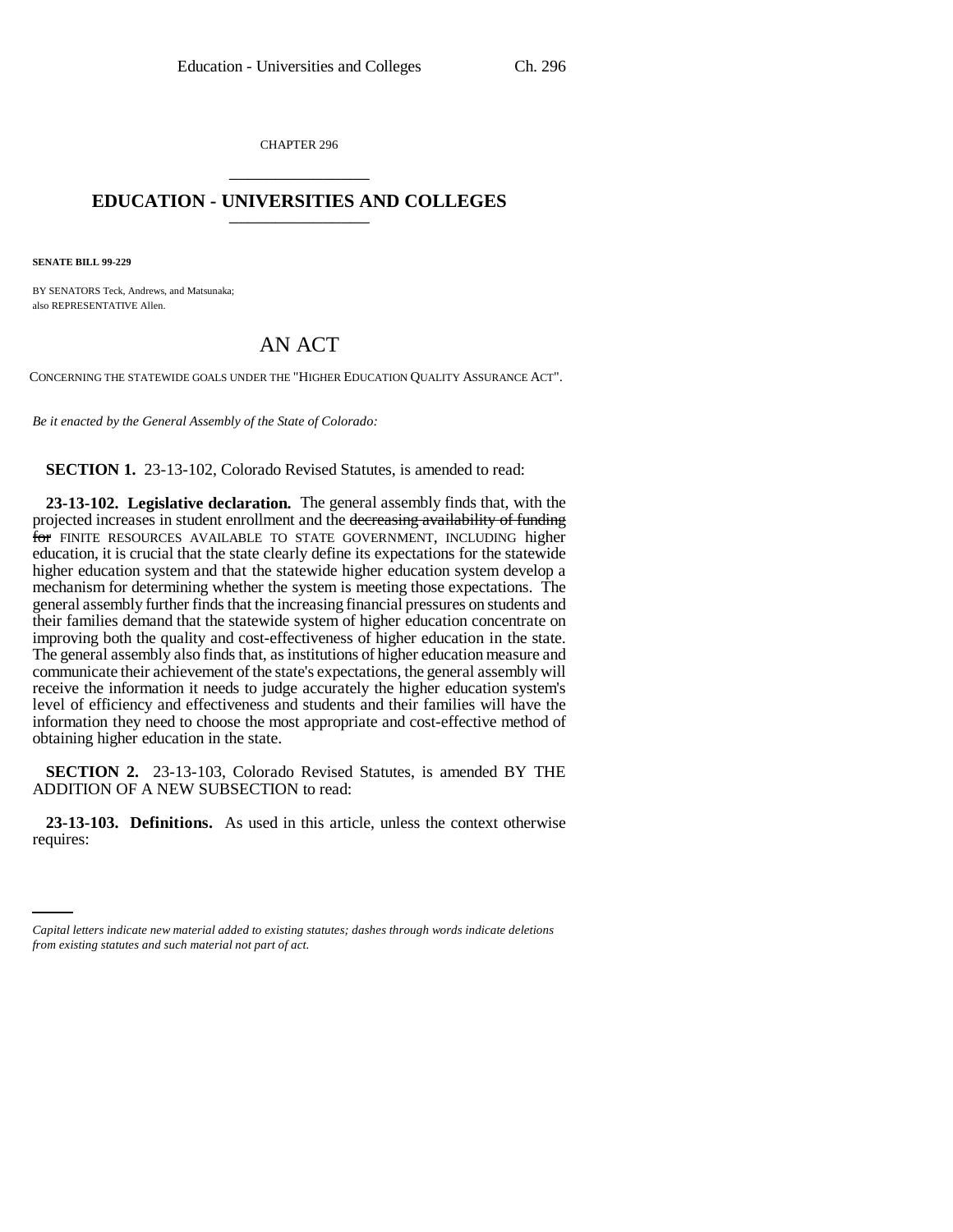Ch. 296 Education - Universities and Colleges

(3.5) "STANDARDS" MEANS QUALITY BENCHMARKS ESTABLISHED BY THE COMMISSION, IN CONSULTATION WITH THE GOVERNING BOARDS, AGAINST WHICH ACHIEVEMENT OF THE STATEWIDE GOALS AND EXPECTATIONS ARE MEASURED. SUCH GOALS AND EXPECTATIONS SHALL BE BOTH OBJECTIVE AND MEASURABLE GOALS AND EXPECTATIONS OF FUTURE PERFORMANCE.

**SECTION 3.** 23-13-104, Colorado Revised Statutes, is amended to read:

**23-13-104. Statewide expectations and goals for higher education.** (1) It is the general assembly's intent in this section to clearly define the state's expectations for the statewide system of higher education by establishing the following specific statewide expectations and goals that each institution, in accordance with its role and mission, shall work toward achieving:

(a) Provision of A high quality, efficient, and expeditious undergraduate education, consistent with each institution's statutory role and mission. In achieving this goal, each institution shall demonstrate but is not limited to, the following:

(I) Delivery of a degree PROGRAM in the number of credit hours specified in the course catalogue; except that the institution may make exceptions to accommodate students who are pursuing double majors and other students with special circumstances. In delivering a degree in the requisite number of credit hours TO MEET THIS GOAL, each institution shall, at a minimum:

(A) Provide frequent and convenient scheduling of required and core courses;

(B) Devise procedures to Ensure that no student's graduation is delayed due to lack of access to or availability of required and core courses;

(C) Schedule courses to accommodate the schedules of working students; which course schedules may include but are not limited to offering courses in the evening and on weekends; and

(D) Ensure that any student STUDENTS who changes his or her CHANGE degree program loses PROGRAMS LOSE only those credit hours that clearly and justifiably cannot apply in the degree program to which the student transfers;

(II) Demonstration of a significant or increased emphasis on delivery of services and support to freshmen and sophomore students;

(III) Continual enhancement and improvement or demonstration of PROGRESS TO IMPROVE AND ATTAIN high STUDENT ACHIEVEMENT levels of student learning outcomes through curriculum review, development of new programs, solicitation and consideration of employer and student input and faculty evaluations, and increased availability of small classes and clinical learning experiences;

 $(IV)$  Implementation of  $\pi$  A STUDENT advising system that is responsive to the needs of students, including, INCLUDES, at a minimum: assignment of each student to a faculty or staff member, or both, to whom that student can go for advice concerning both course study and scheduling of courses THAT INSTITUTIONS CREATE AND MAINTAIN AN ADVISING RECORD FOR EACH STUDENT; THAT INSTITUTIONS MUST OFFER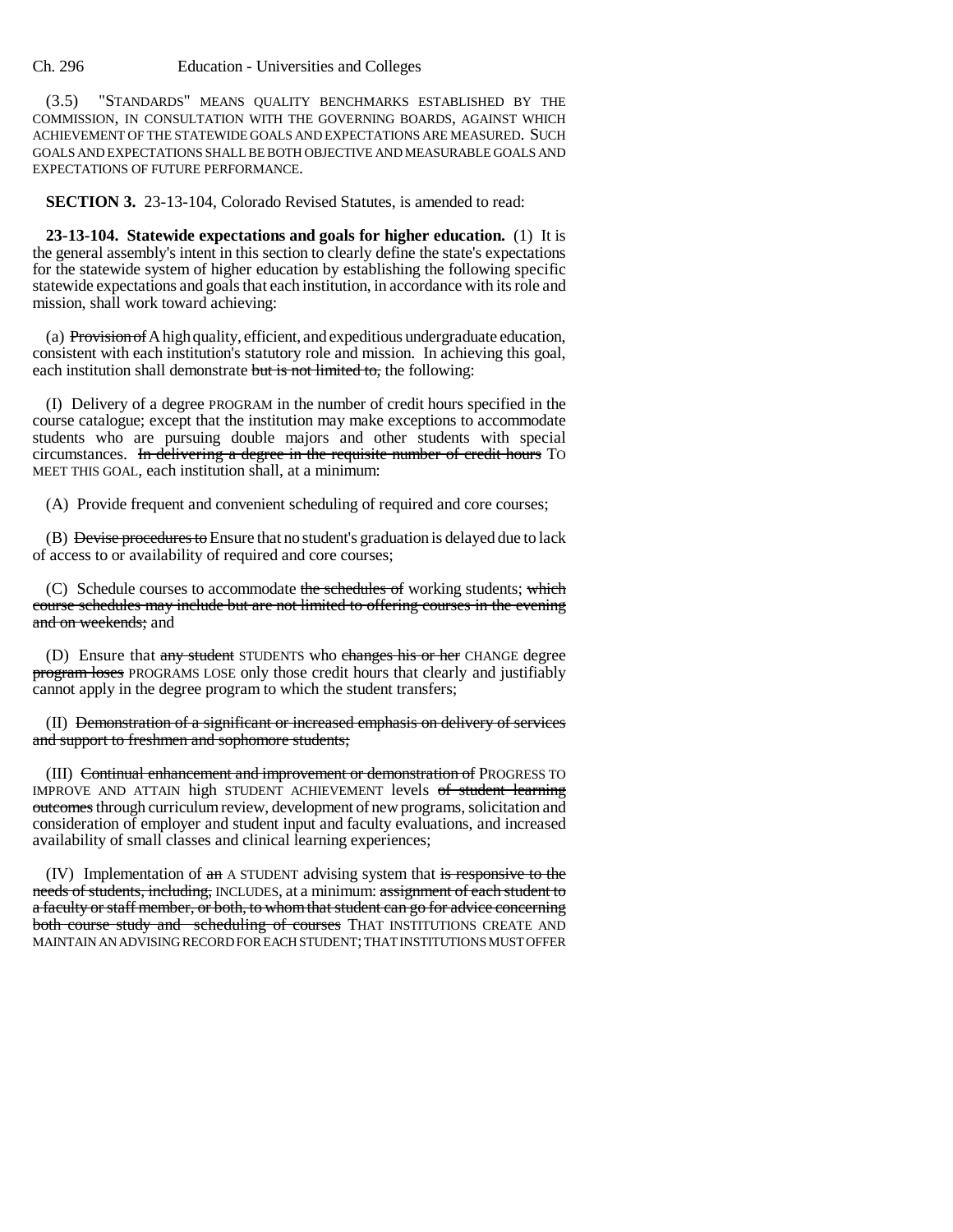FRESHMAN AND TRANSFER STUDENT ORIENTATION PROGRAMS; THAT ADVISORS MUST PROVIDE INFORMATION ABOUT POTENTIAL EMPLOYMENT OPPORTUNITIES RELEVANT TO DEGREE CHOICES OR PROVIDE DIRECTION AS TO WHERE SUCH INFORMATION MAY BE ACCESSED. IN ADDITION, INSTITUTIONS SHALL ASSIGN EACH STUDENT TO A FACULTY OR STAFF MEMBER, OR BOTH, FROM WHOM THAT STUDENT MAY SEEK ADVICE CONCERNING COURSE STUDY, SCHEDULING, POTENTIAL EMPLOYMENT OPPORTUNITIES RELEVANT TO DEGREE CHOICES, AND INFORMATION ABOUT INSTRUCTIONAL POLICIES, PROCEDURES, AND REQUIREMENTS.

(V) Recognition ATTAIN and reward of high quality or improved faculty instruction and student learning by, at a minimum:

(A) Ensuring that the faculty members in each department or college spend, in the aggregate, a specified, appropriate percentage of time teaching AND, IF SUCH FACULTY MEMBER'S WORKLOAD INCLUDES ADVISING STUDENTS, AN APPROPRIATE PERCENTAGE OF TIME ADVISING students;

(B) Basing a high proportion of each faculty member's rating and evaluation on the amount of time the faculty member spends teaching AND, IF APPLICABLE, ADVISING and the quality of the instruction provided; and

(C) Developing a system of instructional supervision and evaluation to ensure quality of instruction;

(VI) Implementation of local or on-campus IMPLEMENTING programs for faculty and staff development, including but not limited to training in:

(A) Advising and counseling skills; and

(B) Teaching skills and methods.

(b) Provision of Assistance to elementary and secondary education in achieving systemic reform and creation of appropriate linkages between elementary and secondary education and higher education. In achieving TO MEET this goal, each institution shall demonstrate, but is not limited to CONSISTENT WITH ITS ROLE AND MISSION, the following:

(I) Implementation of efforts to align ALIGNMENT OF higher education admission requirements with the achievement levels adopted for students in elementary and secondary education, including, at a minimum, precise articulation and effective communication of the skills and abilities that a freshman student must have to be successful at the institution;

(II) Enhancement and Improvement of or demonstration of success in the enrollment, retention, and graduation of economically disadvantaged students and students from traditionally underrepresented groups by, at a minimum, implementing precollegiate experiences and PRE-COLLEGE programs cooperatively designed by elementary and secondary and higher education institutions to increase the COORDINATED WITH AN EFFORT TO RETAIN AND GRADUATE AN INCREASING number of economically disadvantaged students and students from traditionally underrepresented groups who are qualified to enter postsecondary education;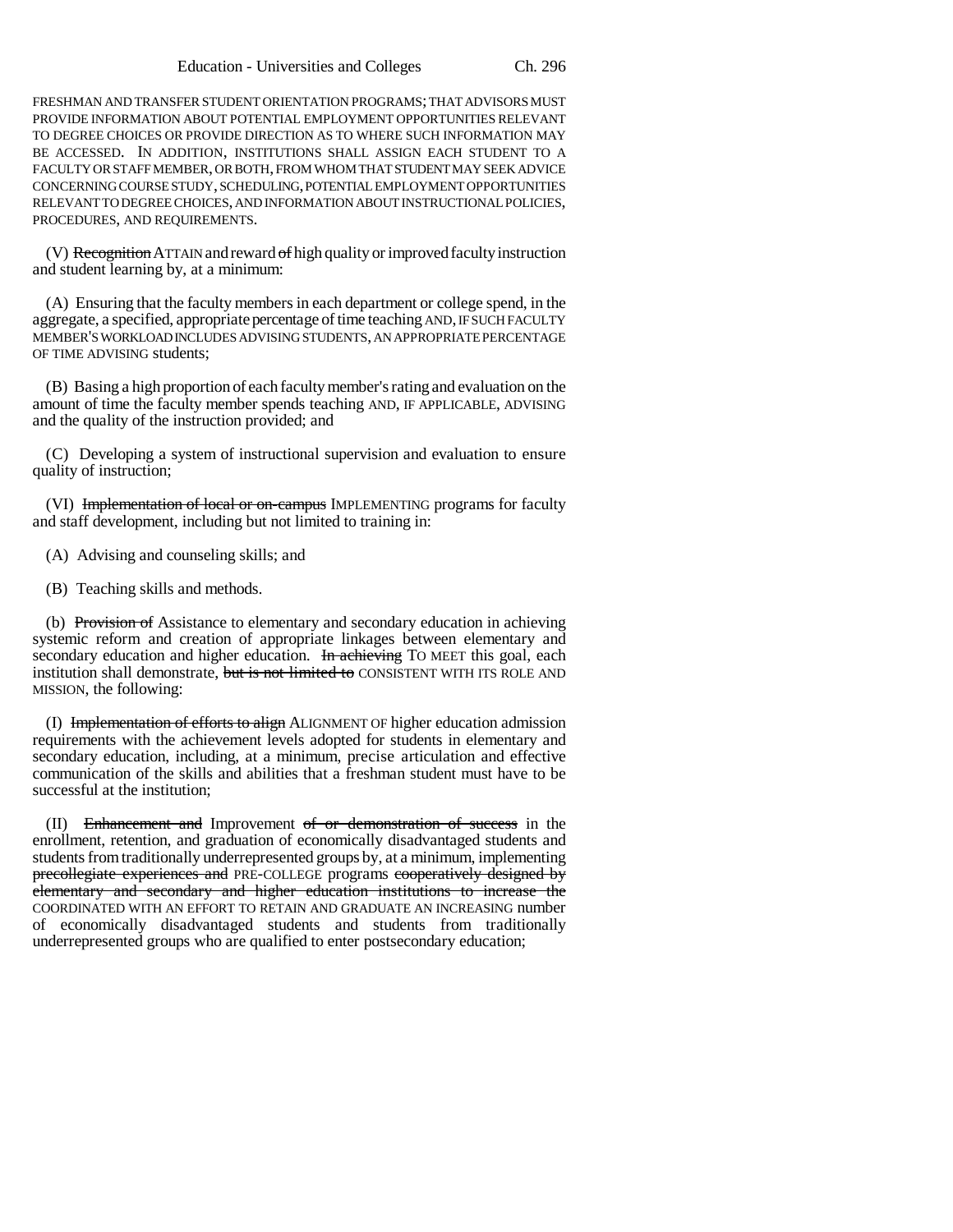### Ch. 296 Education - Universities and Colleges

(III) Combination of efforts COOPERATION with secondary schools to enable students to complete programs of postsecondary education quickly and efficiently and to encourage and allow twelfth grade students to take postsecondary courses; AND

(IV) Implementation of standards based on the standards developed in elementary and secondary education as they relate to the requirements for admission to institutions:

(V) Improvement of or demonstration of successful existing elementary and secondary educator preparation and professional development through in-service and preservice programs, including but not limited to programs for preparation of and professional development for principals; and SUCCESSFUL PREPARATION AND PROFESSIONAL DEVELOPMENT PROGRAMS FOR EDUCATORS AND PRINCIPALS.

(VI) Implementation of faculty-to-faculty exchanges and conferences, involving secondary and postsecondary faculty members, to assist in articulating and communicating student requirements and in nurturing cooperation between the elementary and secondary and higher education systems.

(c) Provision of Work force preparation and training PROGRAMS. In achieving To ACHIEVE this goal, each institution shall, demonstrate, but is not limited to, the following AT A MINIMUM:

(I) Provision to PROVIDE students of WITH information concerning potential employment opportunities for each major and degree prior to the time that AS FRESHMEN AND BEFORE students are required to declare a major;

(II) Preparation of PREPARE graduates who possess the basic abilities and skills necessary in a variety of careers, INTEGRATING CLASSROOM AND REAL WORLD EXPERIENCES FOR STUDENTS;

(III) Integration of real world experiences into the educational process and facilitation of school-to-work opportunities;

(IV) Provision of PROVIDE opportunities for cooperative education and internships;

(V) Cooperation COOPERATE with employers to assess their level of satisfaction with the preparation of graduates; and

(VI) Responsiveness to Colorado businesses through development of DEVELOP work force training programs and research needed for economic development WITH COLORADO BUSINESSES.

(d) Use of Technology INTEGRATION to lower the institution's capital and administrative costs and improve the quality and delivery of education AND PROVIDE EFFECTIVE STEWARDSHIP OF EXISTING ASSETS, RECOGNIZING THAT ALL TECHNOLOGY CHANGES MAY NOT RESULT IN LOWER COSTS IN THE ACADEMIC ARENA. In achieving TO MEET this goal, each institution shall: demonstrate, but is not limited to, achievement of the following:

(I) Integration of INTEGRATE technology into the educational process in ways that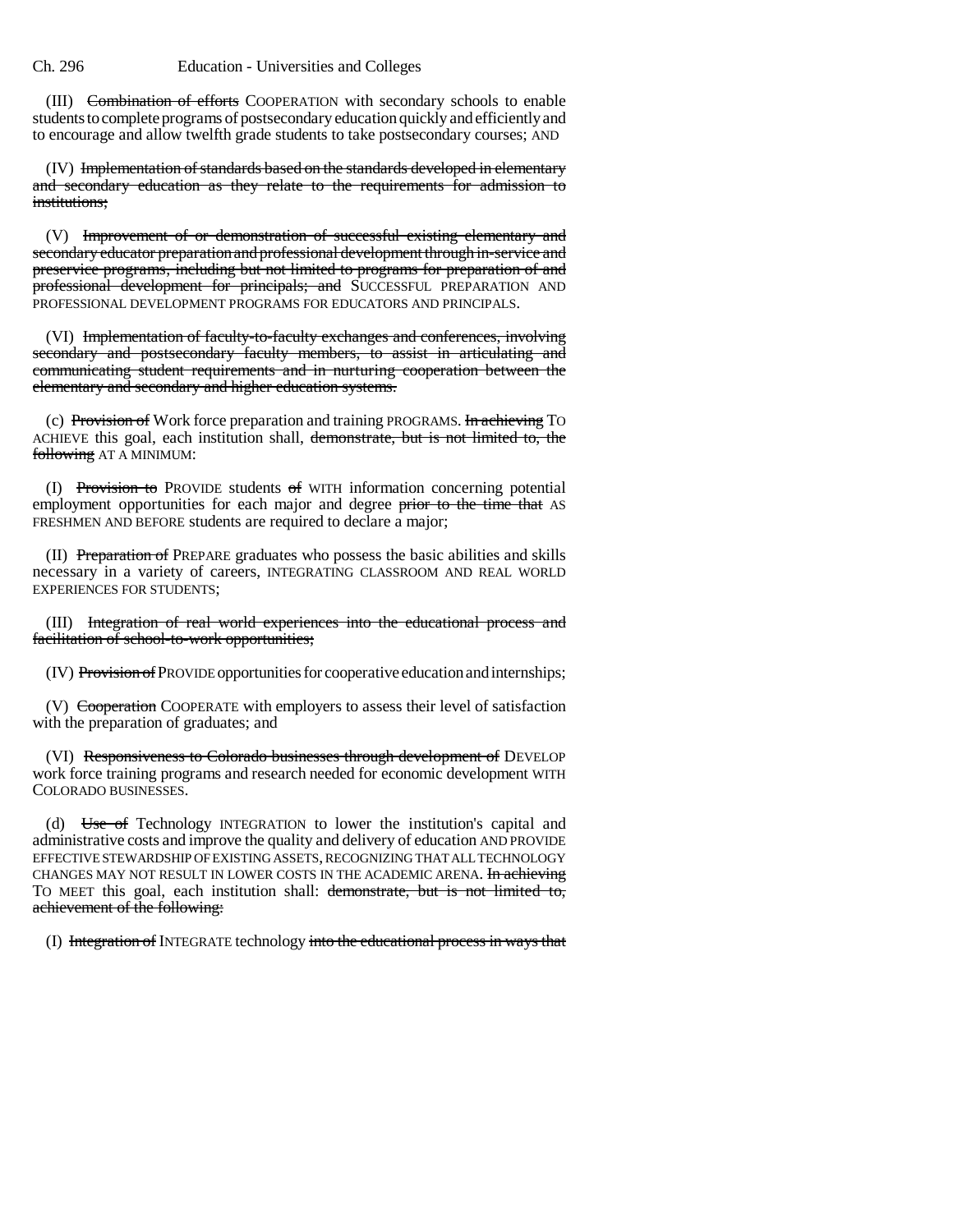TO reduce the institution's cost per unit of education;

(II) Integration of INTEGRATE technology into the educational process in ways that demonstrably TO improve the marketability of graduates in the workplace;

(III) Improvement in or demonstration of a high degree of IMPROVE student access and continuing education through increased use of distance learning; technologies;

(IV) Improvement in or demonstration of a high degree of IMPROVE learning productivity. through the use of technology.

(e) Provision of services with a high level of INCREASED operational productivity and effectiveness IN PROVIDING SERVICES TO STUDENTS. In achieving TO MEET this goal, each institution shall: demonstrate, but is not limited to, the following:

(I) Establishment of positive trends SHOW IMPROVEMENT IN STUDENT ACHIEVEMENT, consistent with each institution's statutory role and mission, in student outcomes and levels of achievement, including but not limited to student retention, student transfers, graduation rates, and job placement or participation in further education by graduates;

(II) Provision of PROVIDE instruction, student services, and administrative services using an efficient and productive delivery system;

(III) <del>Direction of</del> DIRECT state- and tuition-funded academic research in large measure to TOWARD projects that will have a direct beneficial impact on Colorado, including benefitting the state BENEFIT COLORADO'S economy, civilization, elementary and secondary education system STUDENT LEARNING, and environment.

(2) In determining achievement of the statewide expectations and goals, in applying the quality indicators developed pursuant to section 23-13-105, and in allocating any moneys appropriated to reward achievement of the statewide expectations and goals, the commission and the governing boards shall ensure that the expectations for each institution are in accordance with the institution's role and mission and that application of the statewide expectations and goals and of the quality indicators do not result in an expansion or limitation of any institution's role and mission.

(3) Each state-supported institution of higher education shall achieve or make substantial and measurable progress toward achieving the statewide expectations and goals by fall semester 1999 and shall continue to operate in conformance with and work toward further achievement of the statewide expectations and goals after that date.

(4) The commission shall ensure that performance of all duties assigned to it and adoption of all policies required under this title shall be focused to the greatest possible extent on the timely, efficient, and effective achievement of the statewide expectations and goals.

(5) The commission shall annually review the statewide expectations and goals and shall recommend to the general assembly any APPROPRIATE changes. in the statewide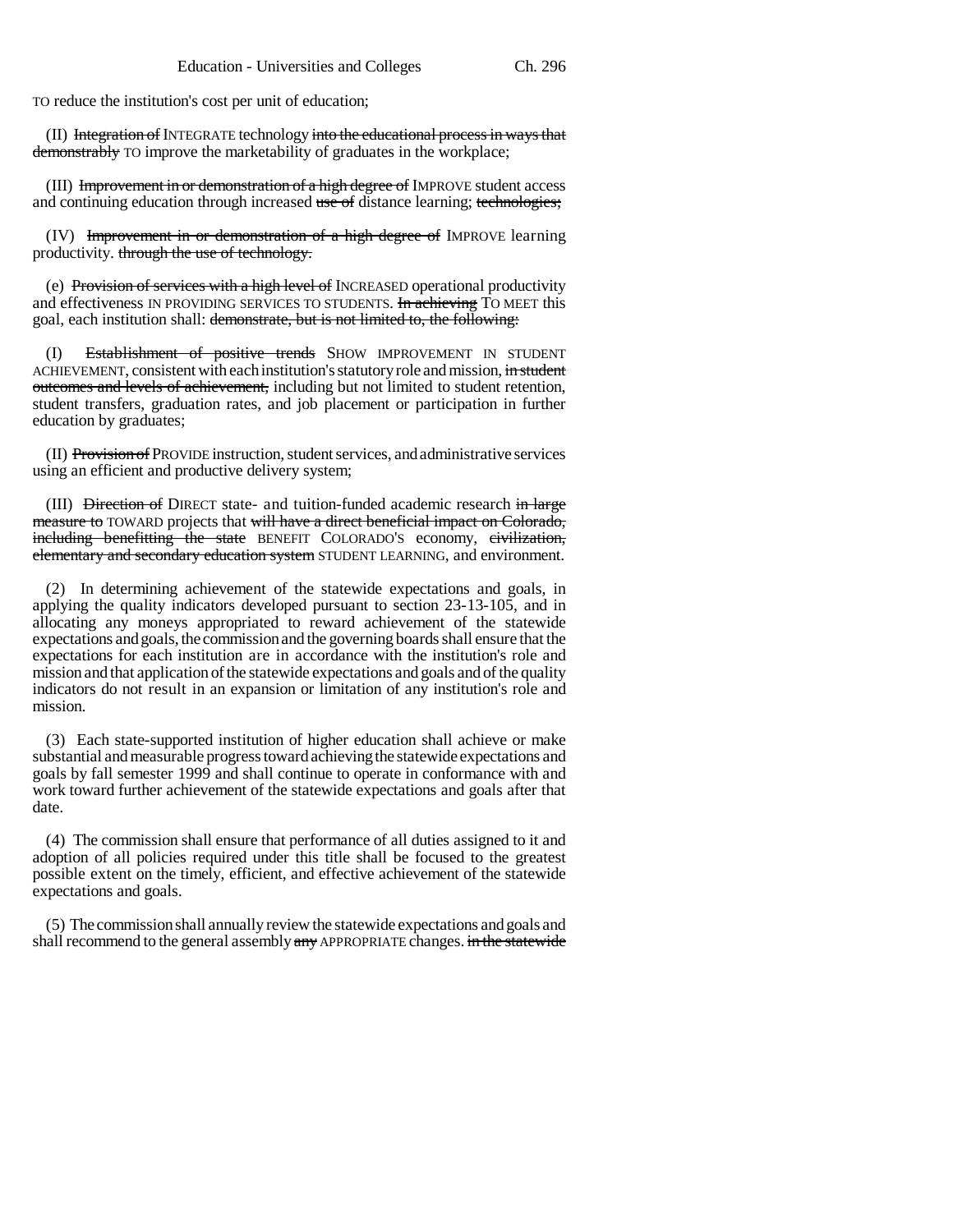expectations and goals that may be appropriate.

(6) The commission and each governing board shall consider the balance between instruction, research, and community service at the institution that is appropriate for the faculty members of each institution managed by the governing board.

**SECTION 4.** 23-13-105, Colorado Revised Statutes, is amended to read:

**23-13-105. Quality indicator system - development - implementation reports.** (1) (a) The commission and the governing boards shall develop a quality indicator system to measure the overall performance of the statewide system of higher education and each governing board's and each institution's performance in achieving the statewide expectations and goals AS SET FORTH IN SECTION 23-13-104. At a minimum, the quality indicator system shall measure achievement in the following areas:

(I) Institutional performance IN ACHIEVING THE GOALS FOR IMPROVED FACULTY AND ADMINISTRATIVE EFFICIENCY AND PRODUCTIVITY AND STUDENT PERFORMANCE;

(II) Student satisfaction and success, INCLUDING ACCESS TO SERVICES AT ALL LEVELS AND THE AFFORDABILITY OF THE INSTITUTION;

(III) Employer satisfaction; and

(IV) The level of performance of the statewide system of higher education AND PROGRESS TOWARD MEETING THE STATEWIDE GOALS AND EXPECTATIONS; AND

(V) INSTITUTIONAL PERFORMANCE IN ACHIEVING INCREASED PRODUCTIVITY AND EFFECTIVENESS IN PROVIDING SERVICES TO STUDENTS.

(b) In measuring institutional performance, the commission, after consulting with the governing boards, may consider, but is not limited to, the following: THE COMMISSION SHALL, IN COOPERATION WITH THE GOVERNING BOARDS, ESTABLISH STANDARDS WITHIN EACH MAJOR GOAL AREA THAT WILL ALLOW A YEAR-TO-YEAR COMPARISON OF EACH INSTITUTION'S PROGRESS TOWARD ACHIEVING THE SPECIFIC GOAL.

(I) The efficiency and productivity of each institution;

(II) Each institution's stewardship of the assets held by it; and

(III) Whether the institution implements specific practices designed to enhance future institutional performance.

(c) In measuring student satisfaction and success, the commission, after consulting with the governing boards, may consider, but is not limited to, the following:

(I) Anticipated student outcomes;

(II) The valued experiences provided by the institution;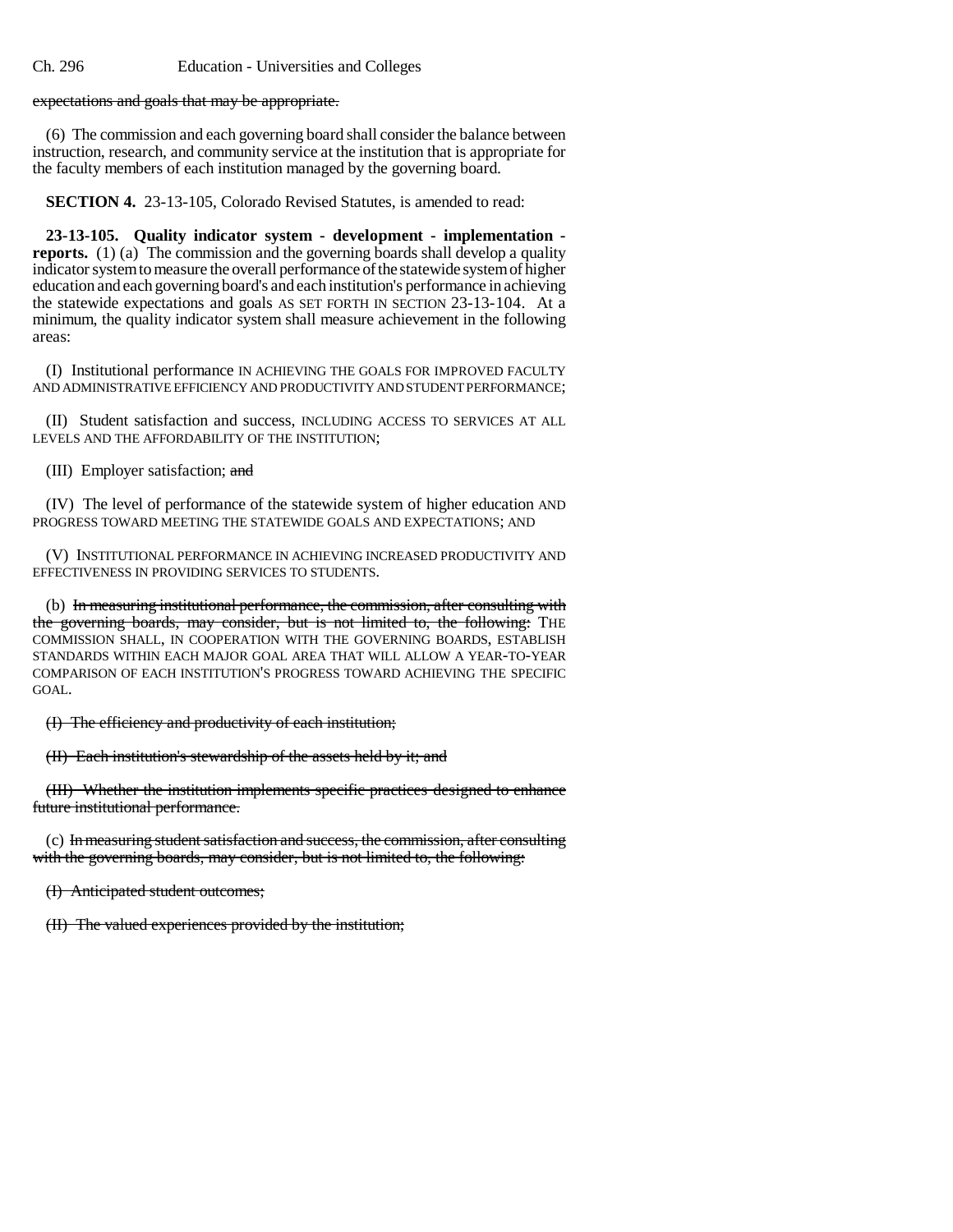(III) Student access to valued resources and services; and

(IV) The affordability of the institution in terms of the cost to the students.

(d) In measuring employer satisfaction, the commission, after consulting with the governing boards, may consider, but is not limited to, the following:

(I) Employers' satisfaction with the attitudes and skills of new employees;

(II) Employers' access to and satisfaction with the provision of continuing professional education opportunities by institutions; and

(III) Employers' access to and satisfaction with the provision of relevant technical assistance and applied research by institutions.

(e) In measuring the level of performance of the statewide system of higher education, the commission may consider, but is not limited to, the following:

(I) Student access to higher education;

(II) The overall affordability of higher education both to students and to the state;

(III) The educational development of the citizenry of the state; and

(IV) The institution's contributions to identified state needs and priorities.

(2) (a)  $\Theta$ n or before July 1, 1997, and on or before July 1 of each year thereafter, The commission, in cooperation with the governing boards, PERIODICALLY shall identify REVIEW AND REVISE a set of statewide quality indicators within the areas specified in subsection (1) of this section to be reported by every institution. The commission shall select the quality indicators to generate data measuring the overall performance of the statewide system of higher education with regard to the statewide expectations and goals. The commission shall annually reexamine WHEN REVIEWING AND REVISING the statewide quality indicators, and THE COMMISSION SHALL modify them THE INDICATORS as necessary to generate the necessary information for measuring the performance of the statewide system of higher education AND INDIVIDUAL INSTITUTIONS AGAINST THE STANDARDS ESTABLISHED BY THE COMMISSION FOR EACH GOAL.

(b) On or before July 1, 1997, and on or before July 1 of each year thereafter, Each governing board, with the approval of the commission, shall MAY select within the areas specified in subsection  $(1)$  of this section a set of quality indicators to be reported by each institution under the governing board's management. The governing boards shall select sets of quality indicators that are designed APPROPRIATE TO THE INSTITUTION'S ROLE AND MISSION to generate the necessary data to measure each institution's achievement of the statewide expectations and goals AS OUTLINED IN SECTION 23-13-104 (1). The governing boards shall ensure that each set of quality indicators is unique to the institution for which they are chosen, based on the institution's role and mission. For purposes of measuring systemwide performance, the commission may add indicators to any institution's set of quality indicators that are in addition to those chosen by the governing board. Each governing board shall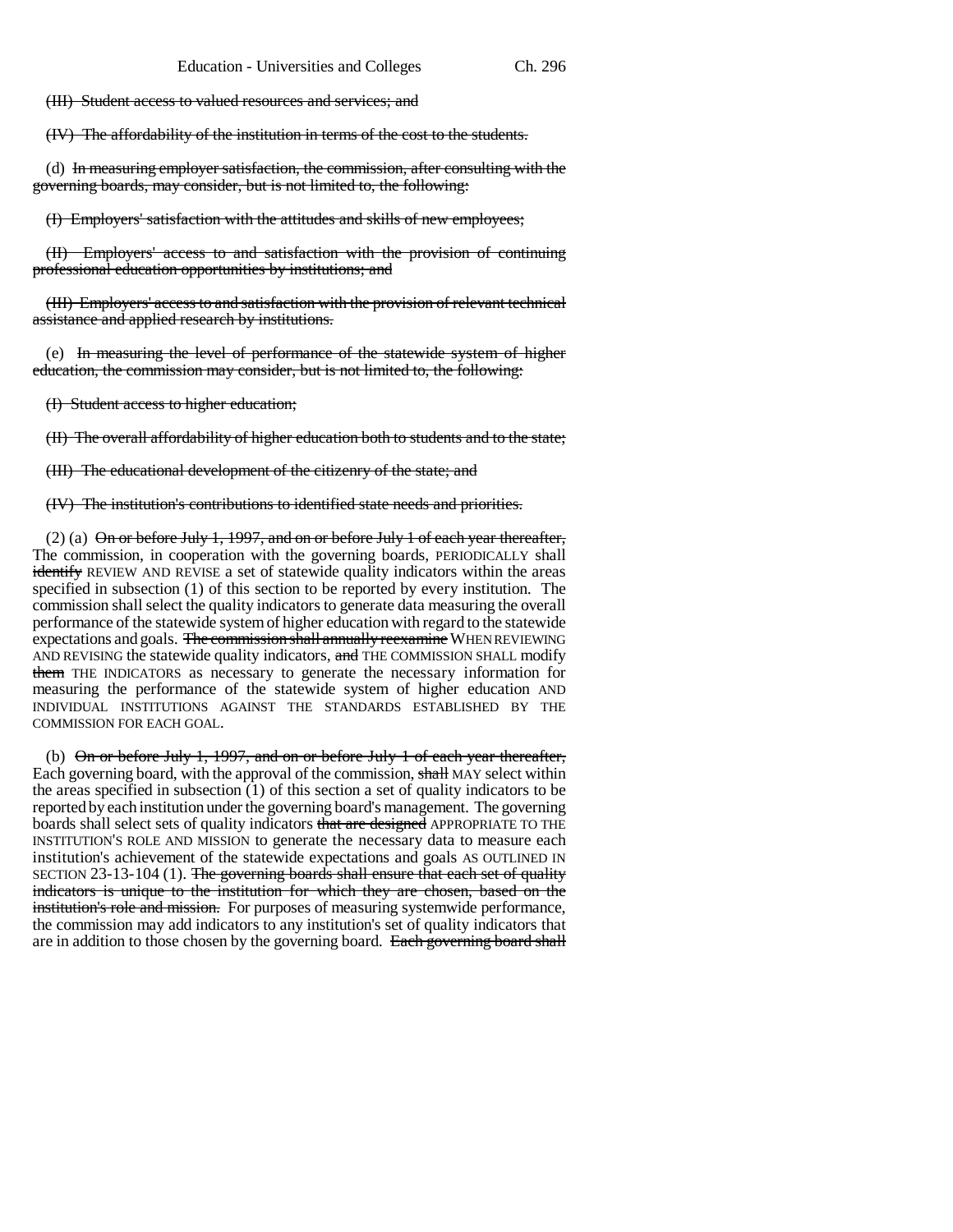#### Ch. 296 Education - Universities and Colleges

### annually reexamine each institution's quality indicators and modify them as necessary to generate the necessary information for measuring the institution's performance.

(3) In developing and implementing the quality indicator system, the commission and the governing boards may contract with one or more public or private entities with experience in measuring the quality of higher education institutions.

(4) (a) In implementing the quality indicator system, the commission and the governing boards may obtain information through various methods: including but not limited to:

(I) Requesting information from the governing boards and institutions;

(II) Developing and administering surveys of actual and potential employers and students, graduates, and their families; and

(III) Requiring the governing boards or institutions to administer and compile student, graduate, and employer surveys.

(b) The general assembly may appropriate additional moneys to the department of higher education as necessary to develop and administer surveys or other information-gathering tools pursuant to this section.

(c) Each governing board and institution shall cooperate to the fullest extent with the commission in implementing the quality indicator system, including but not limited to providing any information requested by the commission and administering and compiling student, graduate, and employer surveys.

(5) (a) On or before December 1, 1998, and on or before December 1 of each year thereafter, the commission shall provide to the persons specified in section 23-1-105 (3.7) (a), to the education committees of the house of representatives and the senate, and to each governing board a report of the data collected through the quality indicator system indicating the overall performance of the statewide system of higher education and each governing board's and institution's performance in achieving the statewide expectations and goals. The commission shall also provide copies of the report to other members of the general assembly and members of the public on request.

(b) It is the general assembly's intent that the governing boards and the institutions shall respond appropriately to the information provided in the quality indicator report and take such corrective actions as may be necessary to improve the quality of education provided by each institution.

(6) On or before January 30, 1999, and on or before January 30 of each year thereafter, the commission and the governing boards shall report to  $\alpha$  combined meeting of the education committees of the house of representatives and the senate AND TO THE JOINT BUDGET COMMITTEE on the information received from the quality indicator system and the actions being taken or planned by the governing boards in response to the information.